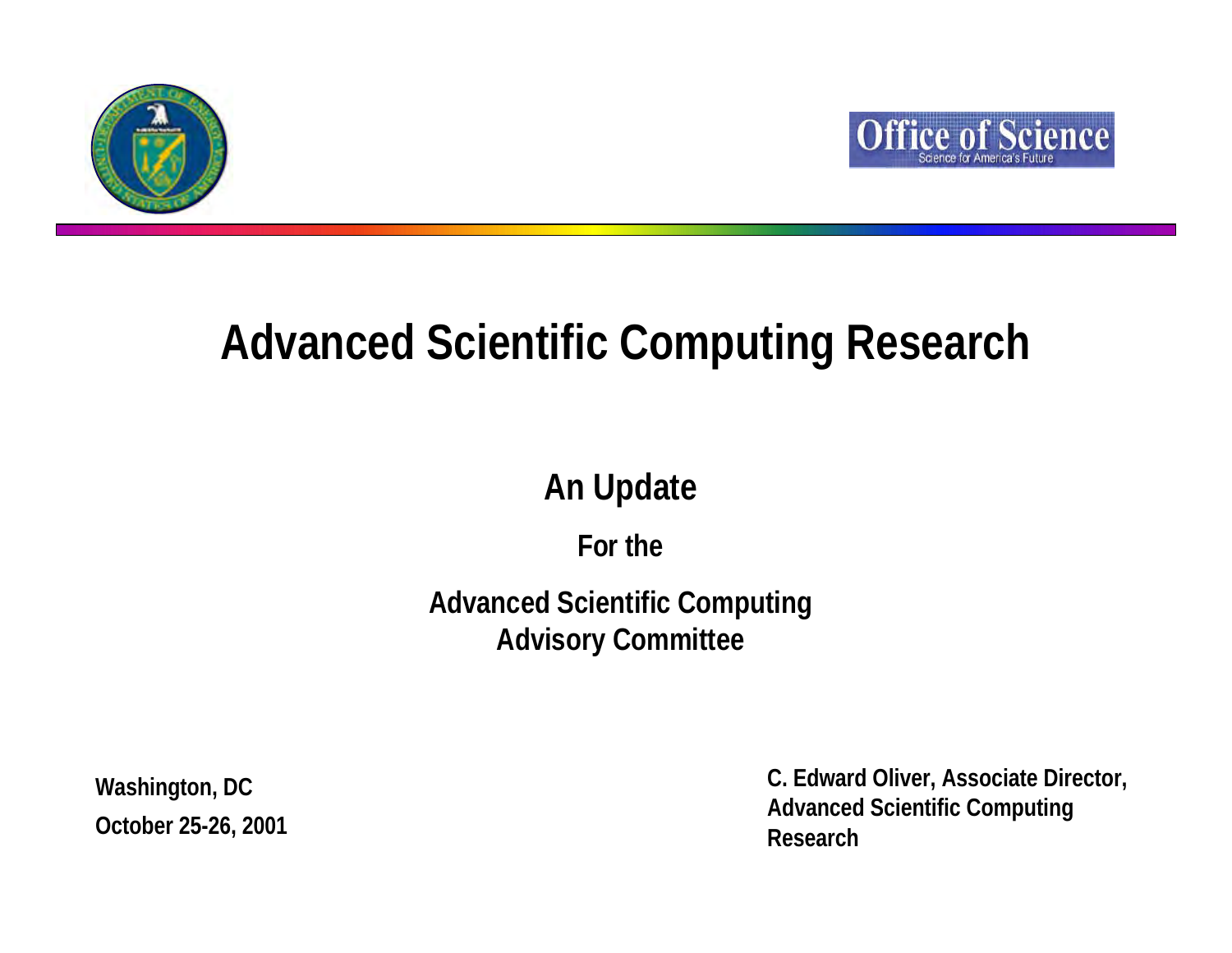

### *Office of Advanced Scientific Computing Research Organization Chart*

#### **C. Edward Oliver, Associate Director**

Phone: (301) 903-7486 E-mail: ed.oliver@science.doe.gov

**Dan Hitchcock, Sr. Technical Advisor** Phone: (301) 903-6767 E-mail: dan.hitchcock@science.doe.gov

#### **Mathematical, Information, and Computational Sciences Division**

**Acting Dir. – Walt Polansky**

Phone: (301) 903-5800 walt.polansky@science.doe.gov

**Mission:** To foster & support fundamental research in advanced computing information science--applied mathematics, computer science, & networking--& to operate supercomputer, networking, & related facilities to enable the analysis, modeling, simulation, & prediction of complex phenomena important to the Dept. of Energy.

#### **Technology Research Division**

**Acting Dir. – Sam Barish**

Phone: (301) 903-5995

sam.barish@science.doe.gov

**Mission:** To foster & support highrisk research in the natural sciences &engineering in partnership with the private sector leading to innovative applications relevant to the Nation's energy sector.

Manages SBIR/STTR program.

**Office of Scientific and Technical Information**

**Dir. - Walter Warnick**

Phone: (301) 903-7996 walt.warnick@science.doe.gov

Mission: To lead DOE e-gov't initiatives for disseminating information resulting from the Dept.'s annual research & development (R&D) program. (Managed by ASCR office but not part of the ASCR program.)

**Corporate R&D Portfolio Management Environment (PME) Project Acting Dir. – Kimberly Rasar** Phone: (301) 903-9617 kimberly.rasar@science.doe.gov **Mission:** To foster and support innovative approaches to R&D management. (Managed by ASCR office but not part of the ASCR program.)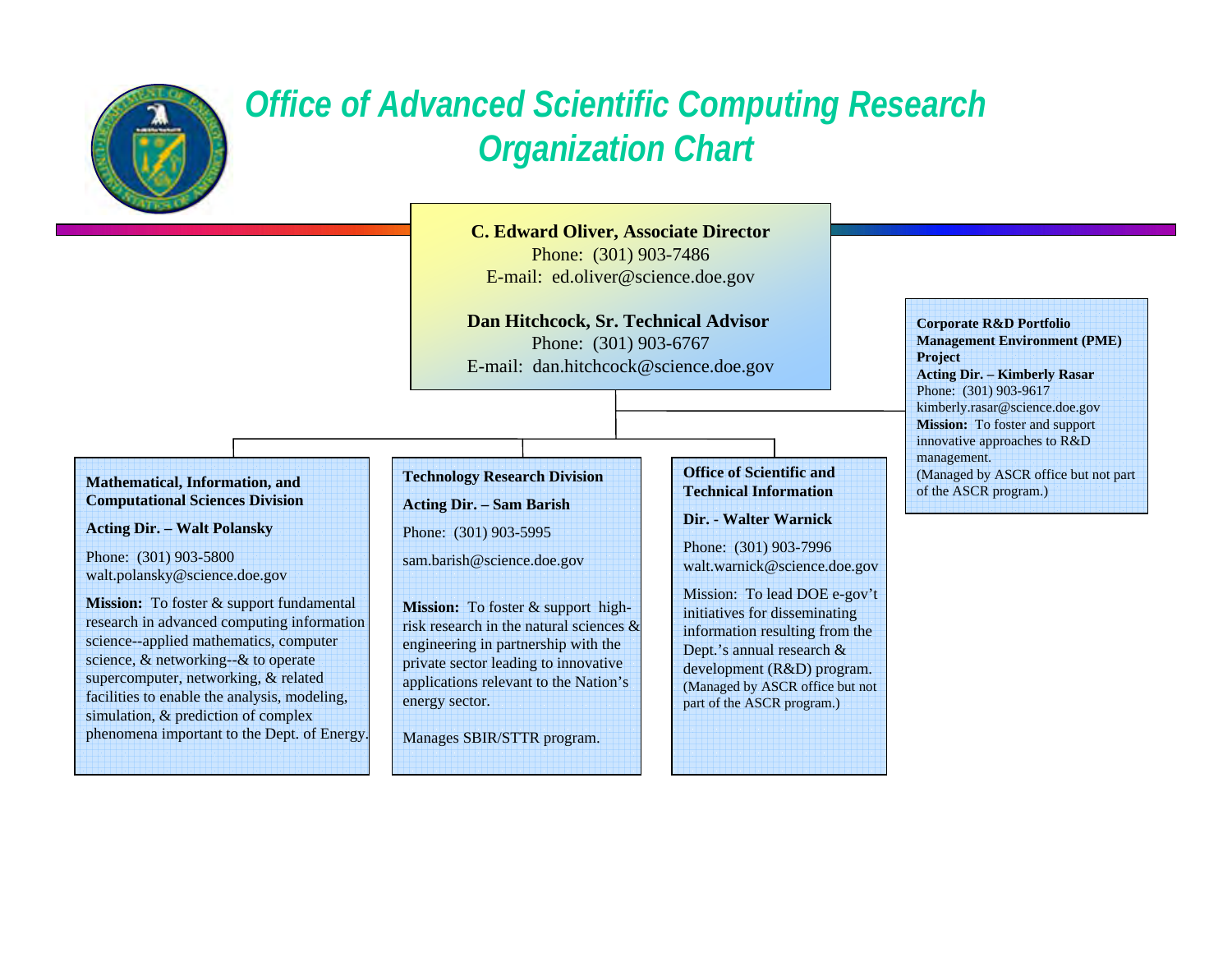

#### Advanced Scientific Computing Research Staff Responsibilities Related to MICS

- **Ed Oliver, Associate Director for Advanced Scientific Computing Research**
- **Dan Hitchcock, Senior Technical Advisor**
- **Linda Twenty, Program Analyst**
- **Melea Baker, Associate Director's Secretary**
- **Walt Polansky, Acting Director MICS**
- **Jane Hiegel, Secretary**

| Susan Kilroy, Office Automation Assistant |                                  | <b>Base</b>  | <b>SciDAC</b> |
|-------------------------------------------|----------------------------------|--------------|---------------|
| Dan Hitchcock (Acting)                    | <b>Applied Mathematics (AMS)</b> |              |               |
| <b>Fred Johnson</b>                       | <b>Computer Science</b>          |              |               |
| <b>Thomas Ndousse-Fetter</b>              | <b>Network Research</b>          | ٦            |               |
| <b>Chuck Romine</b>                       | <b>Computational Sci. / AMS</b>  | $\mathbf{v}$ |               |
| <b>Mary Anne Scott</b>                    | Collaboratories                  |              |               |
| William "Buff" Miner                      | <b>NERSC / Sci. App. Pilots</b>  |              | $\sqrt{2}$    |
| <b>Walt Polansky (Acting)</b>             | <b>ACRT<sub>S</sub></b>          | ٦            | N             |
| <b>George Seweryniak</b>                  | <b>ESnet</b>                     | ٦            |               |
| <b>Kimberly Rasar</b>                     | <b>PME/SC-SciDAC</b>             |              |               |
| <b>Gary Johnson</b>                       | Consultant – Comp. Biology       | ٦            |               |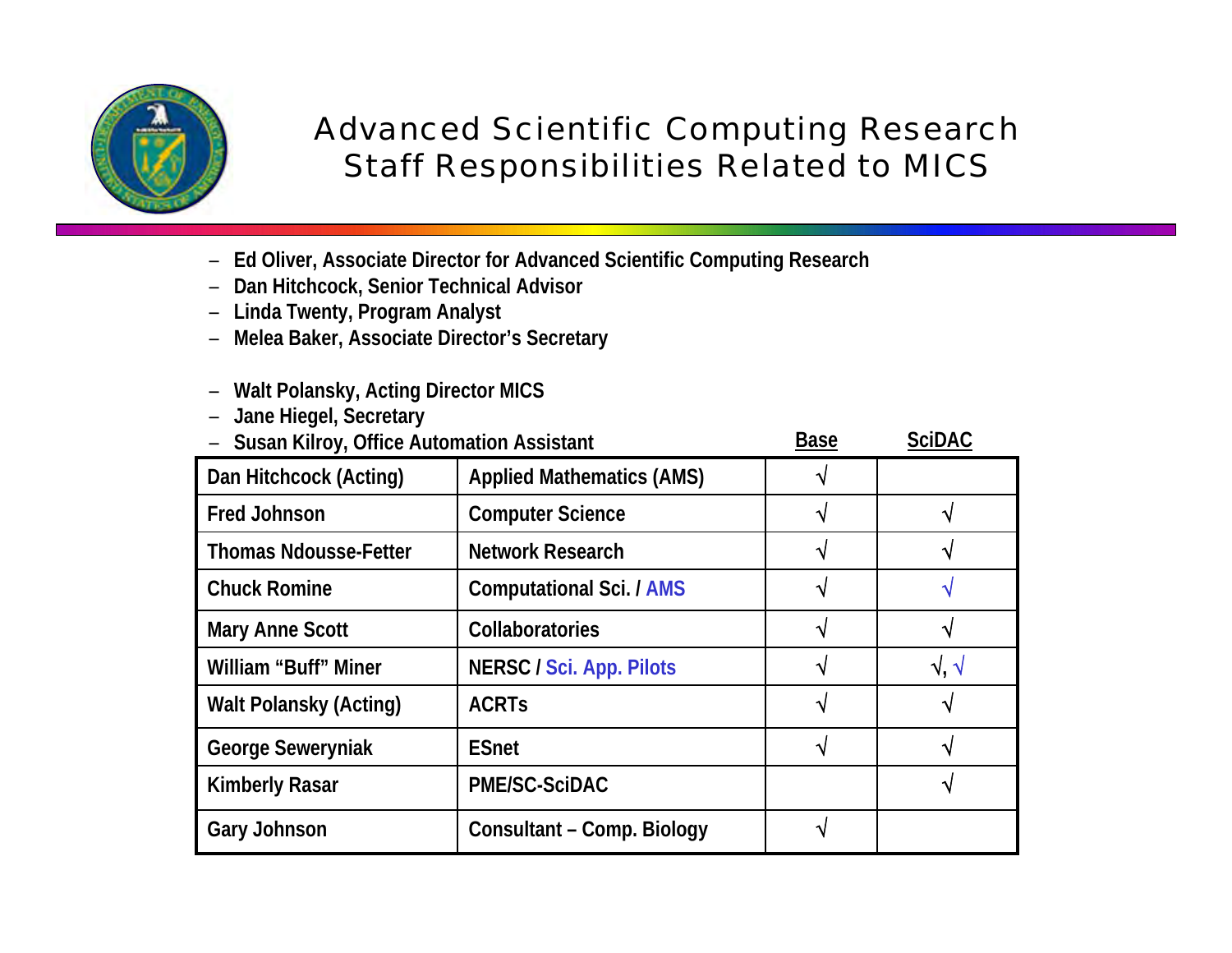

# Program Budget

### **Advanced Scientific Computing Research (BA \$ in Thousands)**

|                                                                 | FY 2001          | <b>FY2002</b> |
|-----------------------------------------------------------------|------------------|---------------|
|                                                                 | Approp.          | Request       |
| Mathematical, Information, and<br><b>Computational Sciences</b> | \$151,647        | \$156,170     |
| <b>Laboratory Technology</b><br>Research                        | 9,649            | 6,880         |
| Total- ASCR                                                     | $(a)$ \$ 161,296 | \$163,050     |

**(a) Excludes \$3,990,000 which was transferred to the SBIR program and \$239,000 which was transferred to the STTR program.**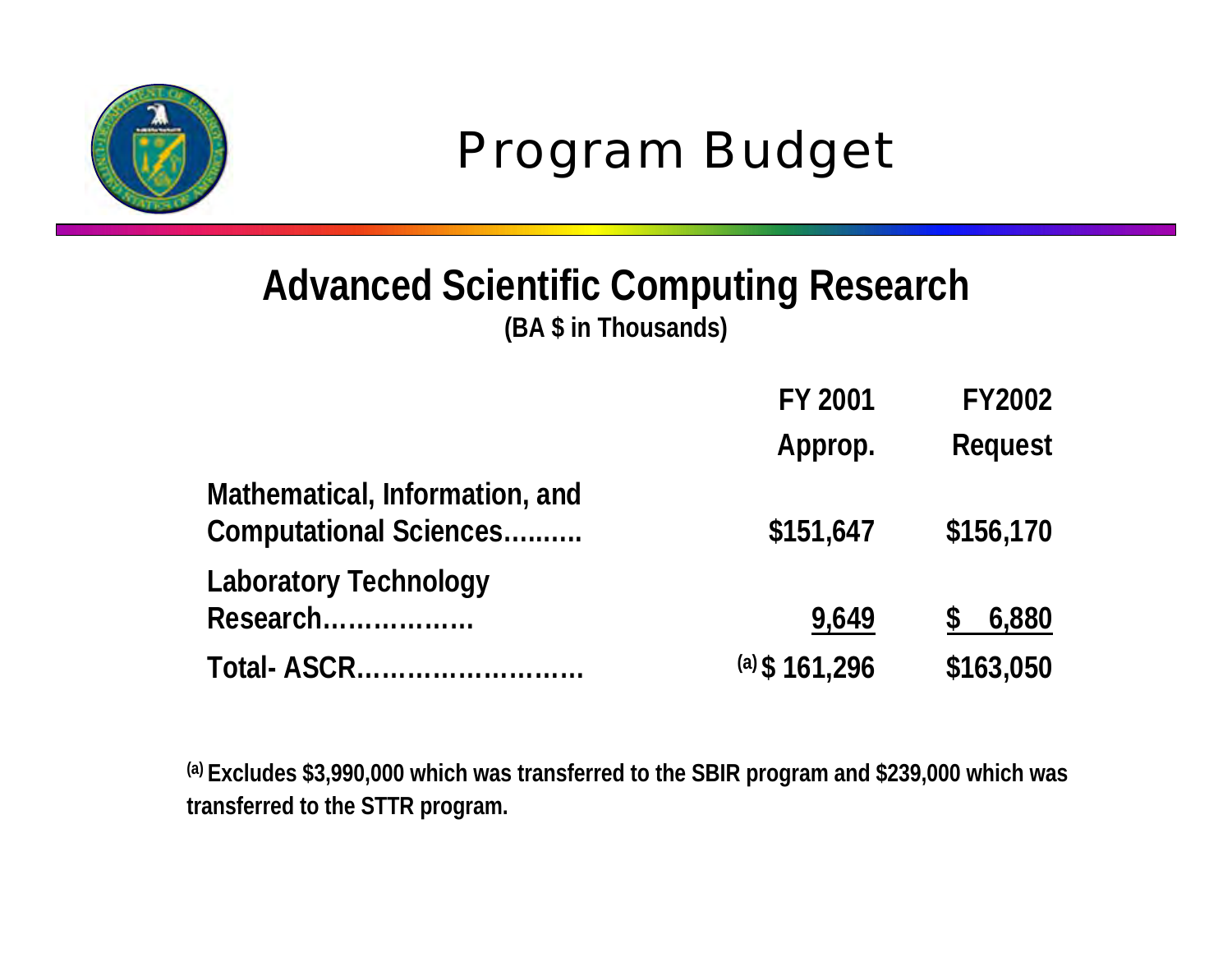

# MICS Program Evolution

- $\bullet$  **FY 2001 Accomplishments**
	- –**Initiated SciDAC research program (NFR – 01-06; 01-07)**
	- –**Upgraded NERSC to 5 teraflops**
	- – **Initiated research projects on computational biology (NFR- 01-21)**
	- – **Acquired IBM Power 4 Hardware for evaluation/scaling studies**
- $\bullet$  **FY 2002 Plans**
	- **Ensure success of SciDAC**
	- –**Strengthen core basic research efforts**
	- –**Initiate procurement cycle for NERSC-4**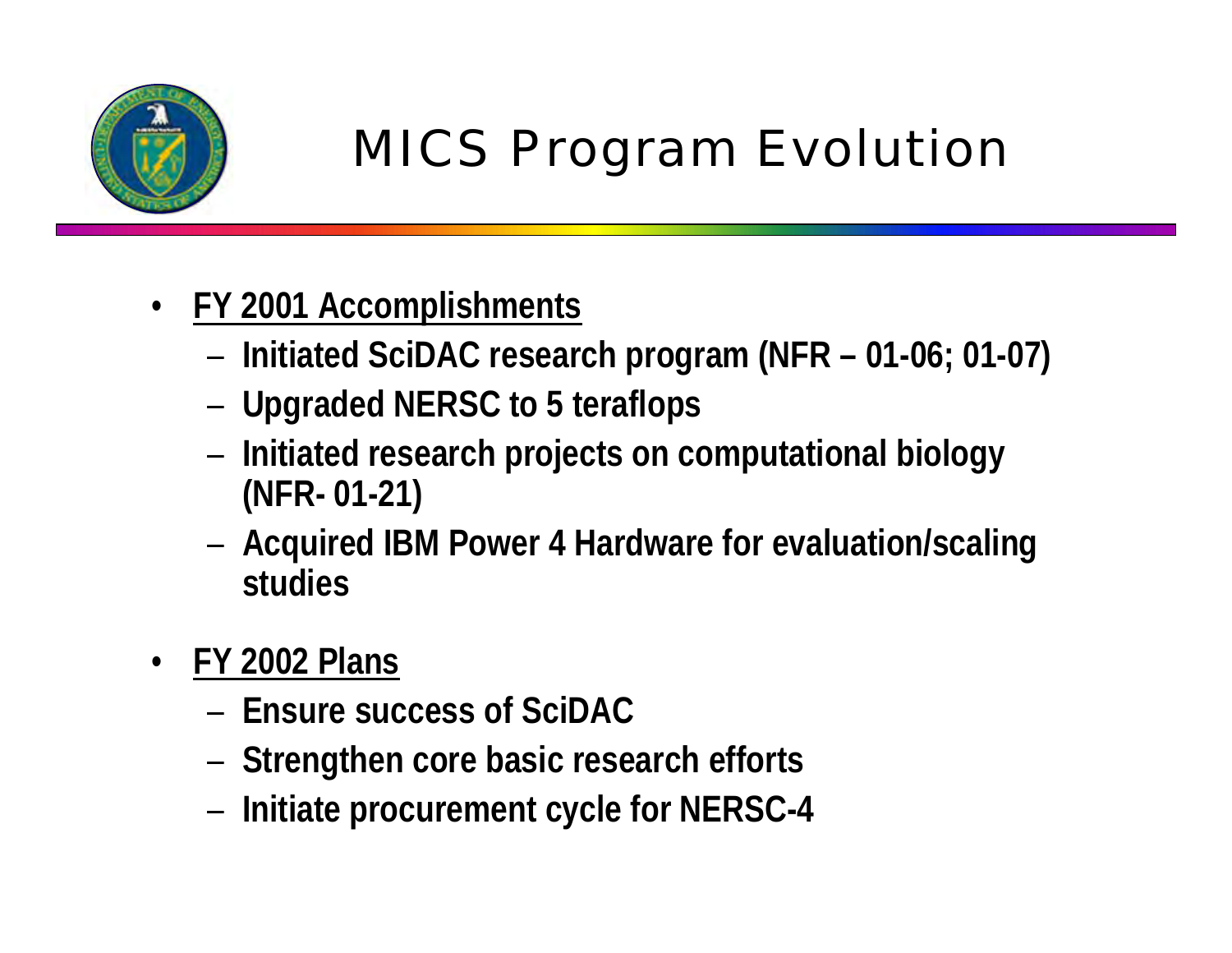

# MICS FY2002 Funding Profile

### **Pres. Req.- \$156,170,000**